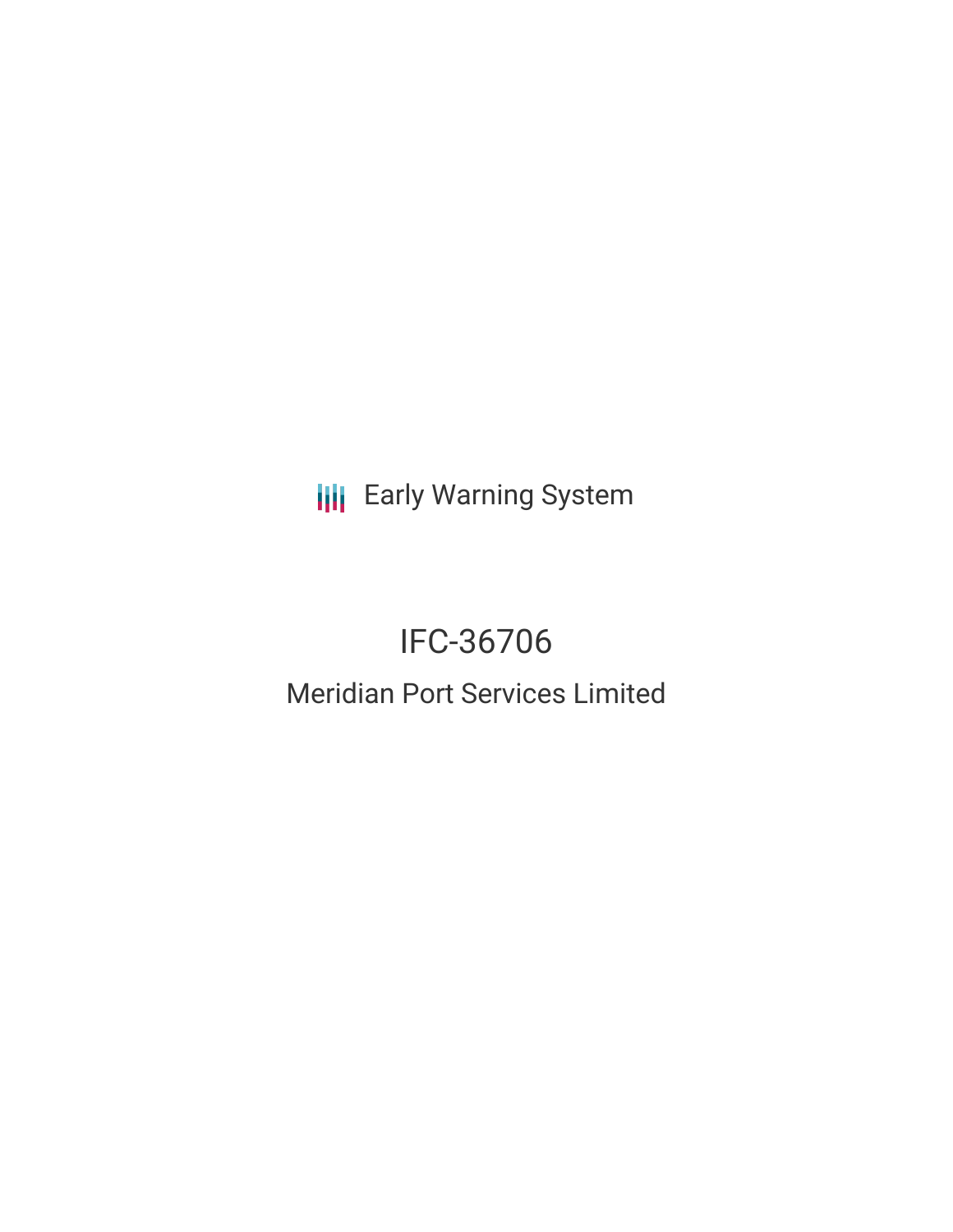# **Quick Facts**

| <b>Countries</b>               | Ghana                                   |
|--------------------------------|-----------------------------------------|
| <b>Specific Location</b>       | Tema                                    |
| <b>Financial Institutions</b>  | International Finance Corporation (IFC) |
| <b>Status</b>                  | Approved                                |
| <b>Bank Risk Rating</b>        | A                                       |
| <b>Voting Date</b>             | 2016-03-17                              |
| <b>Borrower</b>                | Meridian Port Services Limited          |
| <b>Sectors</b>                 | Construction, Transport                 |
| <b>Investment Type(s)</b>      | Loan                                    |
| <b>Investment Amount (USD)</b> | \$250.00 million                        |
| <b>Project Cost (USD)</b>      | \$1,400.00 million                      |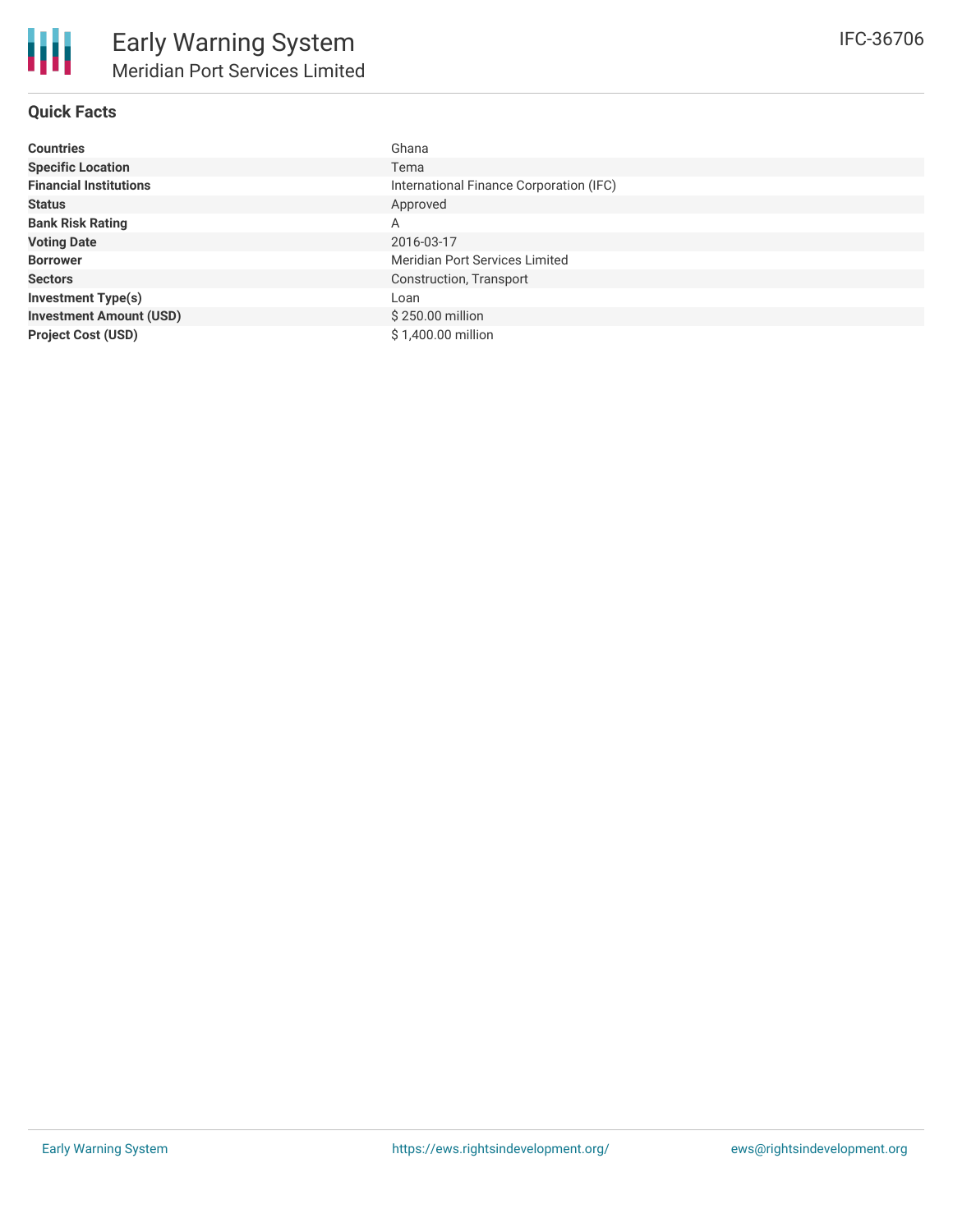

# **Project Description**

This project finances the development and operation of a new container terminal in the Port of Tema, approximately 20 miles east of Accra, Ghana.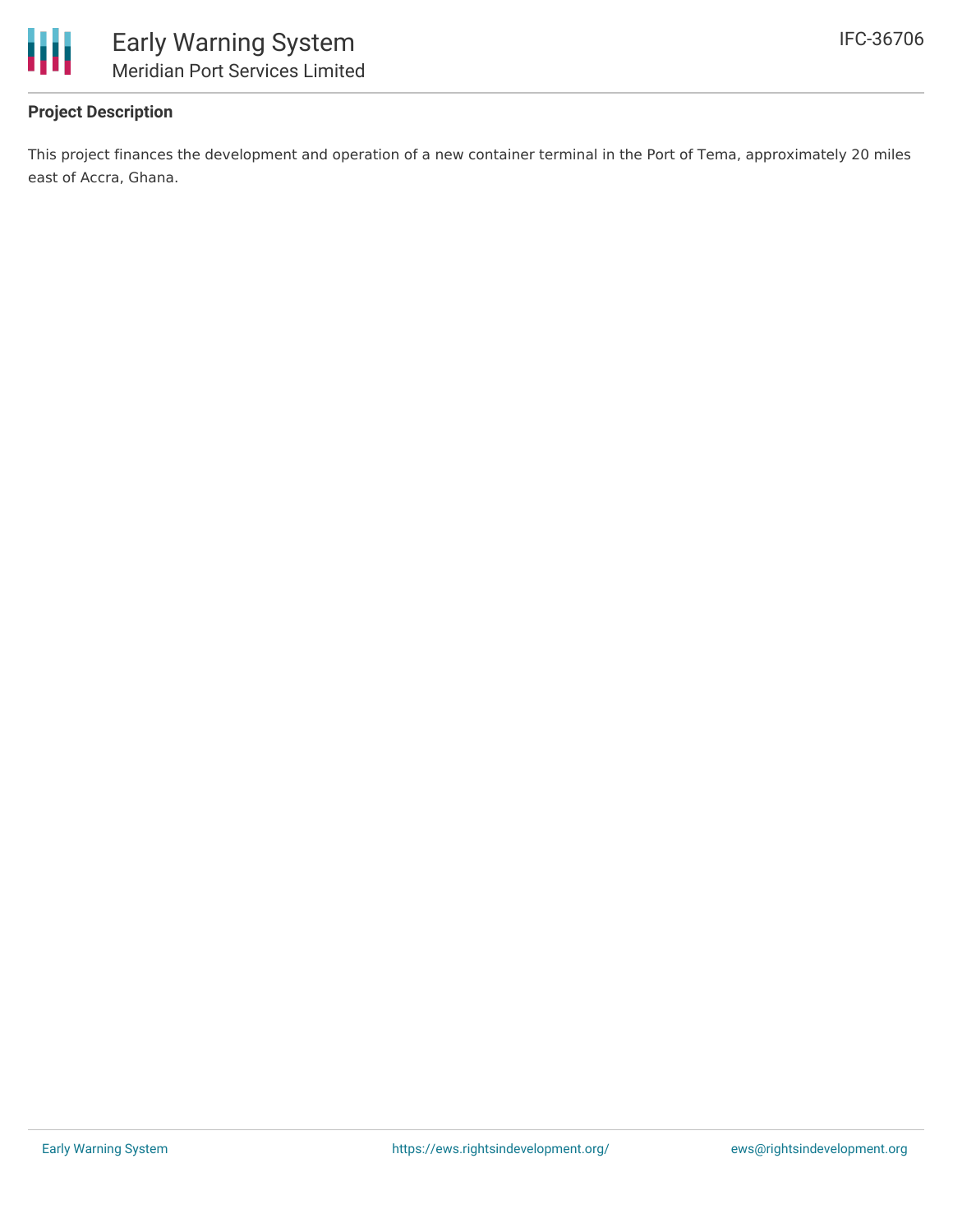

#### **Investment Description**

• International Finance Corporation (IFC)

Meridian Port Services Limited is 70% owned by an effectively 50/50 joint venture between APM Terminals and Bolloré Africa Logistics and 30% owned by the Ghana Ports and Harbours Authority. APMT Terminals is one of the world's leading container terminal operators and a sister company of Maersk Line, the world's largest shipping line. Bolloré Africa Logistics is a subsidiary of the Bolloré Group, a large diversified French family group and a key global player in transport and logistics with the first integrated logistics network in Africa. Ghana Ports and Harbours Authority is the national port authority of Ghana and one of the country's best-performing state owned enterprises.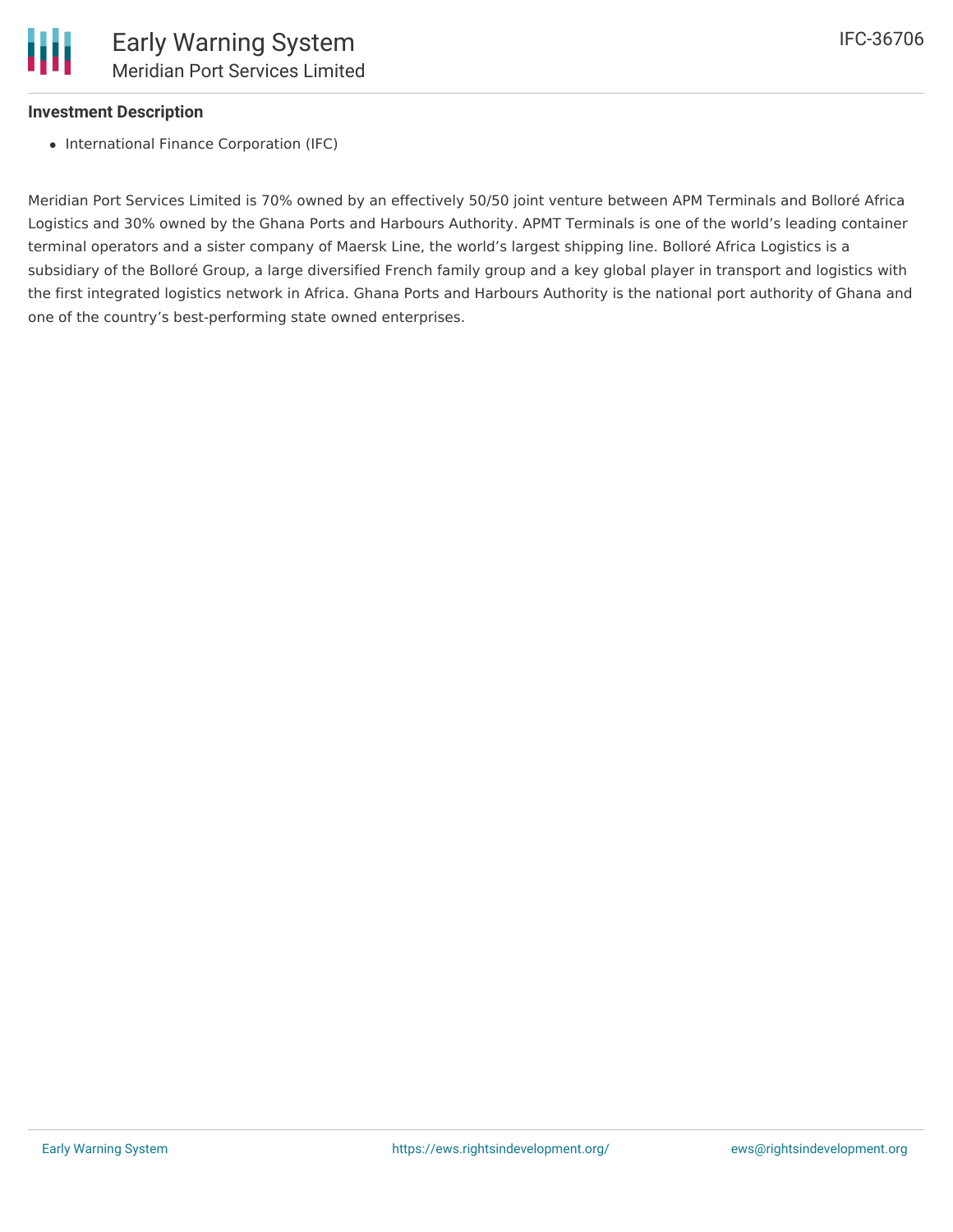

### **Contact Information**

\*No contacts available\*

#### ACCOUNTABILITY MECHANISM OF IFC

The Compliance Advisor Ombudsman (CAO) is the independent complaint mechanism and fact-finding body for people who believe they are likely to be, or have been, adversely affected by an IFC or MIGA- financed project. If you submit a complaint to the CAO, they may assist you in resolving a dispute with the company and/or investigate to assess whether the IFC is following its own policies and procedures for preventing harm to people or the environment. If you want to submit a complaint electronically, you can email the CAO at CAO@worldbankgroup.org. You can learn more about the CAO and how to file a complaint at http://www.cao-ombudsman.org/